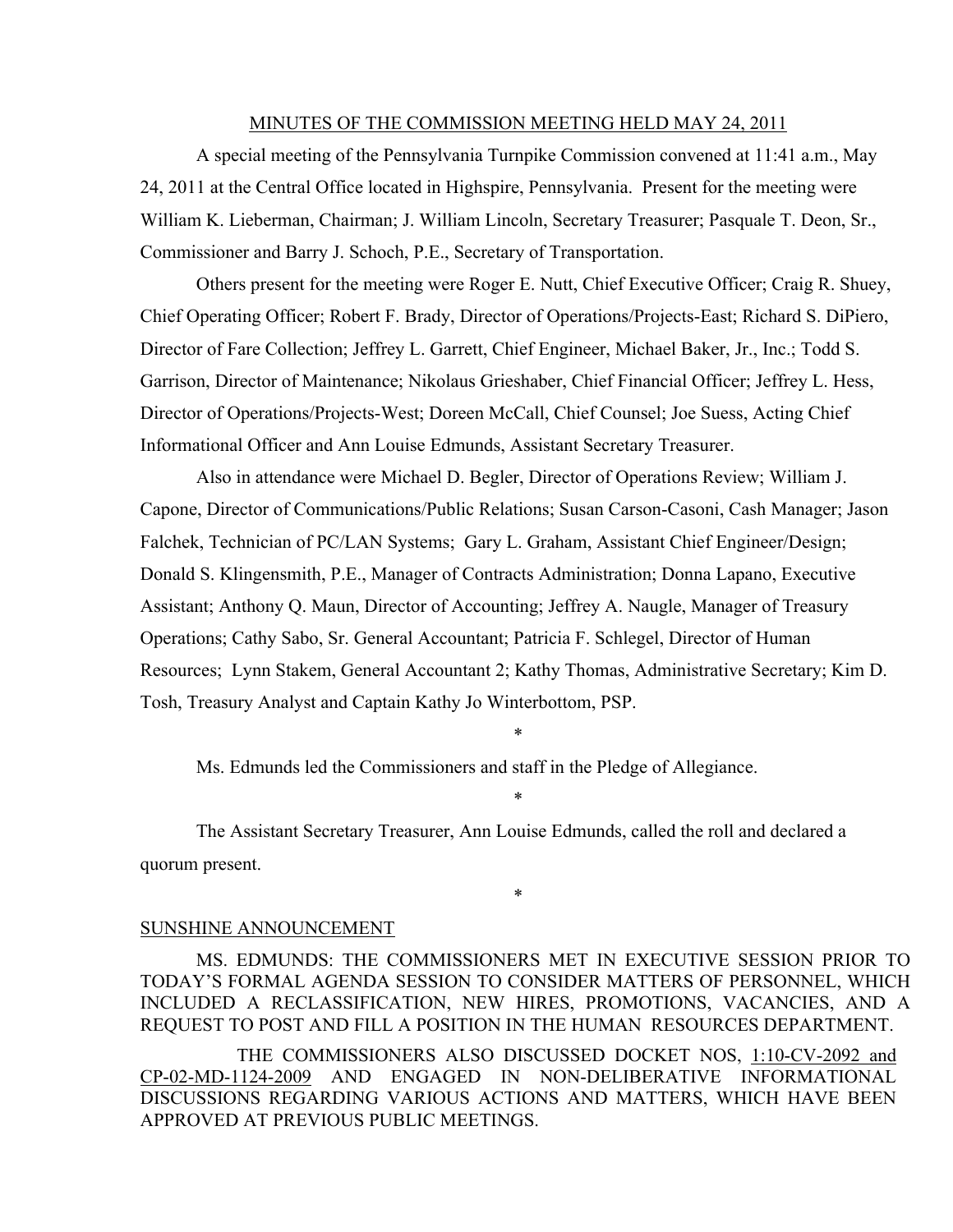### PUBLIC COMMENT

# MS. EDMUNDS: FOR THE RECORD, WE DO NOT HAVE ANY VISITORS TODAY.

\*

\*

### MINUTES OF THE MEETING

Motion-That the Minutes of the meeting held May 10, 2011 be approved and filed-was made by Commissioner Lincoln, seconded by Commissioner Deon; and passed unanimously.

\*

### COMMUNICATIONS

Motion-That the Commission accepts and files the memo received from the Chief Counsel was made by Commissioner Lincoln, seconded by Commissioner Deon; and passed unanimously.

\*

#### PERSONNEL

Motion-That the Commission approves the Personnel as submitted-was made by Commissioner Lincoln, seconded by Commissioner Deon; and passed unanimously.

### NEW BUSINESS

### Reinvestments, Liquidations and Purchase of Securities

Upon the motion by Commissioner Lincoln, seconded by Commissioners Deon, the following Resolution was presented for adoption:

### RESOLUTION

\*

BE IT RESOLVED that The Pennsylvania Turnpike Commission hereby ratifies the action of the Assistant Chief Financial Officer, with approval of the Consulting Engineer, in directing the Trustee to make the foregoing reinvestments, liquidations and purchases; and

BE IT FURTHER RESOLVED that copies of the Resolution certified by the Assistant Secretary Treasurer shall be forwarded to the Trustee as required in Article VI, Section 602 of the 2001 Amended and Restated Trust Indenture.

The following members voted yea: Commissioners Lieberman, Lincoln, Deon and Schoch; the motion passed unanimously.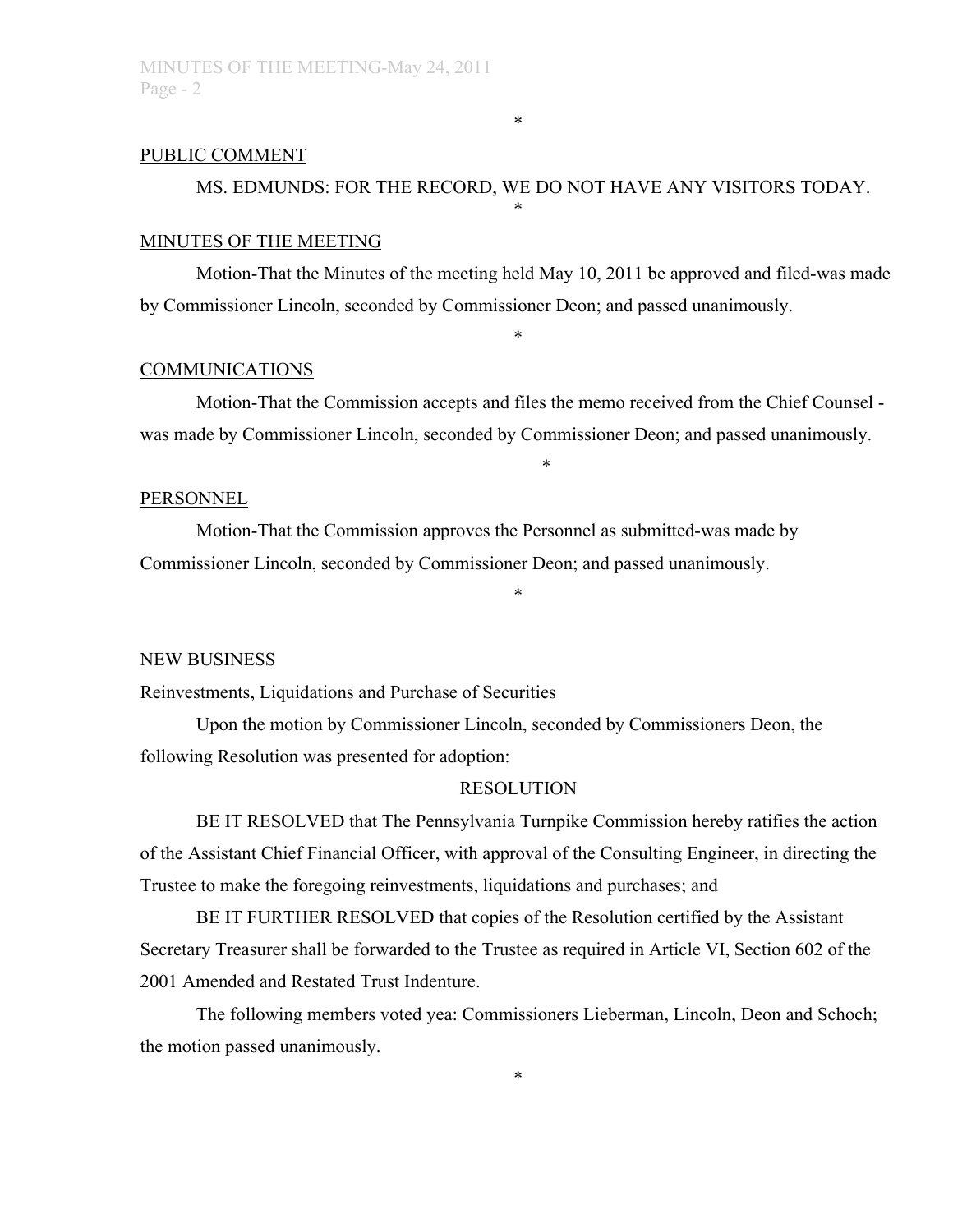# AGREEMENTS AND AN AMENDMENT

Motion-That the Commission approves the negotiation and execution of the Agreements and an Amendment for the items listed in memos "a" through "d":

- a. Agreement with Ganassi Racing to pay tolls in advance, in accordance to the agreement;
- b. Amendment #1 to Work Order #25 with TransCore for the Certificate of Passage upgrade to include additional hardware installation and software enhancements for lane, plaza and Toll Host systems;
- c. Agreement with Wegmans Food Markets, Inc. for the purpose of distributing E-ZPass in their Pennsylvania stores;
- d. Reimbursement Agreement with the PA Dept. of Public Welfare (DPW) for the DPW to reimburse the Commission the cost of delivery and placing fill on a site owned by the DPW.

-was made by Commissioner Lincoln, seconded by Commissioner Deon; and passed unanimously. \*

# RIGHT-OF-WAY REQUEST

Motion-That the Commission approves the Plans entitled, "Drawings for Contract No. T-355.00P001-3-06 for Authorizing Acquisition of Right-of-Way for Replacement of Bridge DB-229 (SS04) carrying S.R. 2035 (Richlieu Rd.) over the Pa Turnpike at MP 352.36 in Bucks County", as prepared by the Engineering department for the replacement of Bridge DB-229-was made by Commissioner Lincoln, seconded by Commissioner Deon; and passed unanimously.

\*

# APPROVE ADVERTISING

Motion-That the Commission approves advertising for an authorized service provider on Toll 576 (Findlay Connector) from PA Rt. 60 to US Rt. 22, exits 1 through 6 including ramps, toll plazas and structures-was made by Commissioner Lincoln, seconded by Commissioner Deon; and passed unanimously.

\*

## AWARD OF BIDS AND ISSUANCE OF PURCHASE ORDERS

Motion-That the Commission approves the Award of Bids and the Issuance of Purchase Orders for the items listed in memos "a" through "c" as amended:

a. Unleaded gasoline and ethanol (June 2011-May 2012); to the lowest responsive and responsible bidders: Petroleum Traders \$2,700,000.00 Mansfield Oil Co. 800,000.00 Export Fuel 250,000.00 Bedford Valley Petroleum 135,000.00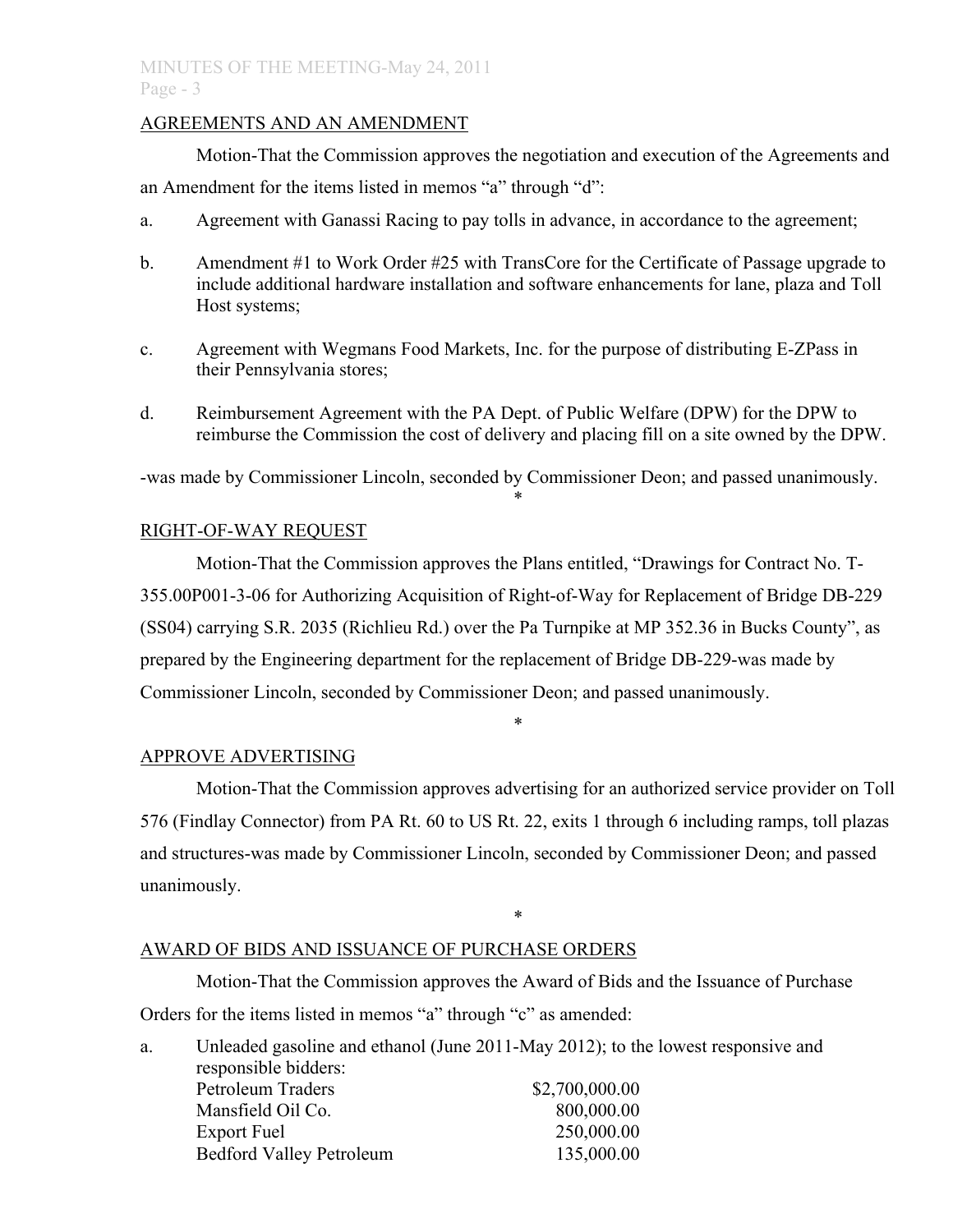| Talley Petroleum | 165,000.00     |
|------------------|----------------|
| TOTAL AWARD:     | \$4,050,000.00 |

b. Septic tank cleaning (June 2011-May 2012), to the lowest responsive and responsible bidders:

| Dillsburg Excavating & Septic       | \$4,500.00   |
|-------------------------------------|--------------|
| <b>Dalton Sanitary Services</b>     | 19,000.00    |
| <b>Burns Septic Service</b>         | 16,000.00    |
| A-Septic Tank Service               | 16,500.00    |
| Mr. John of Pittsburgh              | 2,000.00     |
| <b>Associated Products Services</b> | 4,000.00     |
| Aqua Wastewater Management          | 7,500.00     |
| Rural Wastewater Management Inc.    | 49,000.00    |
| <b>TOTAL AWARD:</b>                 | \$119,400.00 |
|                                     |              |

c. Magnetic stripe toll tickets (April 2011-March 2012), to the lowest responsive and responsible bidder, Electronic Data Magnetics; at a total award of \$325,000.00.

-was made by Commissioner Lincoln, seconded by Commissioner Deon; and passed unanimously. \*

# AWARD OF CONTRACTS

Motion-That the Commission approves the Award of Contracts for the items listed in memos

- "a" through "c":
- a. Contract #T-122.18S008-3-02 for rehabilitation of the Allegheny Tunnel from MP 122.18 to MP 123.34, to the lowest responsive and responsible bidder, Mosites Construction Company; at a not-to-exceed award of \$4,127,717.60 and a contingency of \$200,000.00;
- b. Contract #EN-00097-03-09 for bituminous resurfacing between MP 9.37 and MP 10.07 and Beaver Valley Interchange Ramps MP 12.87, to the lowest responsive and responsible bidder, Lindy Paving, Inc.; at a not-to-exceed amount of \$1,223,811.70 and a contingency of \$50,000.00;
- c. Contract #T-109.00R001-3-02 for micro surfacing between MP 108.95 and MP 121.83, to the lowest responsive and responsible bidder, Strawser Construction, Inc.; at a not-to-exceed amount of \$2,076,895.35 and a contingency of \$75,000.00.

-was made by Commissioner Lincoln, seconded by Commissioner Deon; and passed unanimously. \*

## **SUPPLEMENT**

Motion-That the Commission approves the execution of Supplemental Agreement #4 with KCI Technologies for public outreach services for the total reconstruction projects from MP 320.00 to MP 326.00 and MP A20.00 to MP A30.00 for an additional \$710,000.00, necessary for continued public outreach- was made by Commissioner Lincoln, seconded by Commissioner Deon; and passed unanimously.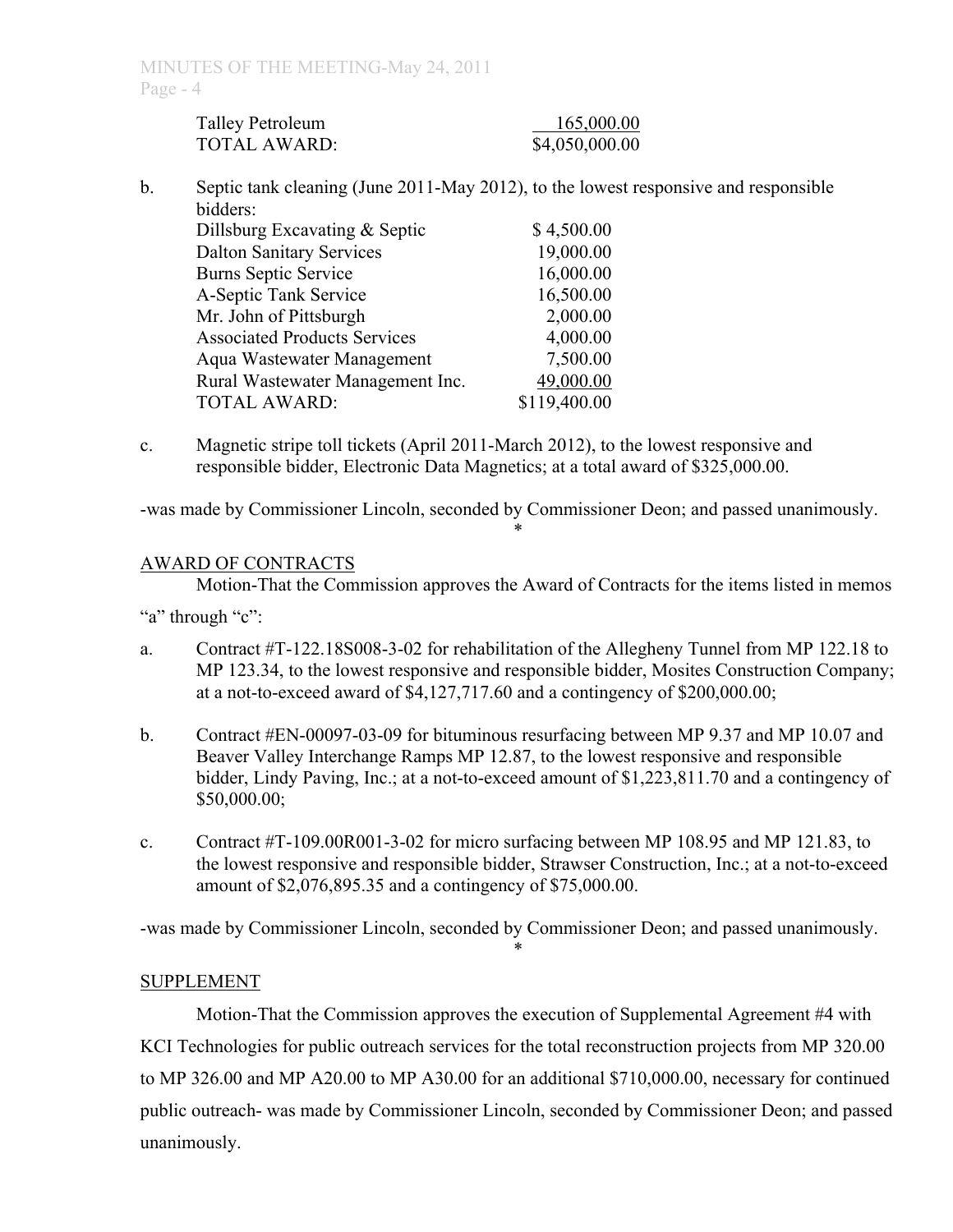# OPERATING BUDGET AND CAPITAL PLAN

Motion-That the Commission adopts the Commission's Annual Operating Expense Budget for FY2011-2012 and approves the proposed FY2012 Ten Year Capital Plan as listed in memos "a" and "b":

\*

- a. Adopt the Resolution approving The Pennsylvania Turnpike Commission's Annual Operating Expense Budget for the 2011-2012 fiscal year in the amount of \$315,650,000.00;
- b. Approve the Proposed FY2012 Ten Year Capital Plan and grant approval for staff to advertise for the use of consultants, contractors and other necessary professional services of all phases of projects within the first two years of the adopted plan.

-was made by Commissioner Deon, seconded by Commissioner Lincoln, and passed unanimously. \*

# CHANGE ORDERS AND FINAL PAYMENTS

Motion-That the Commission approves the Change Orders and Final Payments for the items

listed in memos "a" and "b":

- a. Change Order #5 and Final Payment for Contract #T-123.00T002-3 with New Enterprise Stone and Lime Company for design/build for roadway and bridge reconstruction between MP 123.34 and MP 128.93; for an increase of \$21,968.76; making the final contract value \$41,426,809.03 and a final amount due of \$275,473.76;
- b. Change Order #1 and Final Payment for Contract #EN-00088-03-04 with Road-Con, Inc. for roadway and miscellaneous repairs between MP A20.00 and MP A130.30; for a decrease of \$68,437.39; making the final contract value \$1,431,562.61 and a final amount due of \$71,523.47.

-was made by Commissioner Deon, seconded by Commissioner Lincoln, and passed unanimously.

\*

## PTRC RECOMMENDATIONS

Motion-That the Commission approves the vendor selection recommendations from the Procurement Technical Review Committee and authorizes the negotiation and execution of the agreements with the vendors listed in memos "a" through "d":

- a. Infrastructure cabling for the Uniontown/Brownsville Searights Maintenance Facility to Henkels and McCoy, Inc.;
- b. Infrastructure cabling and communication systems installation at all PTC locations to I. B. Abel, Inc.;
- c. Workers' Compensation Third Party Administrator (TPA) for the Self-Insured Workers' Compensation program to CompServices, Inc.;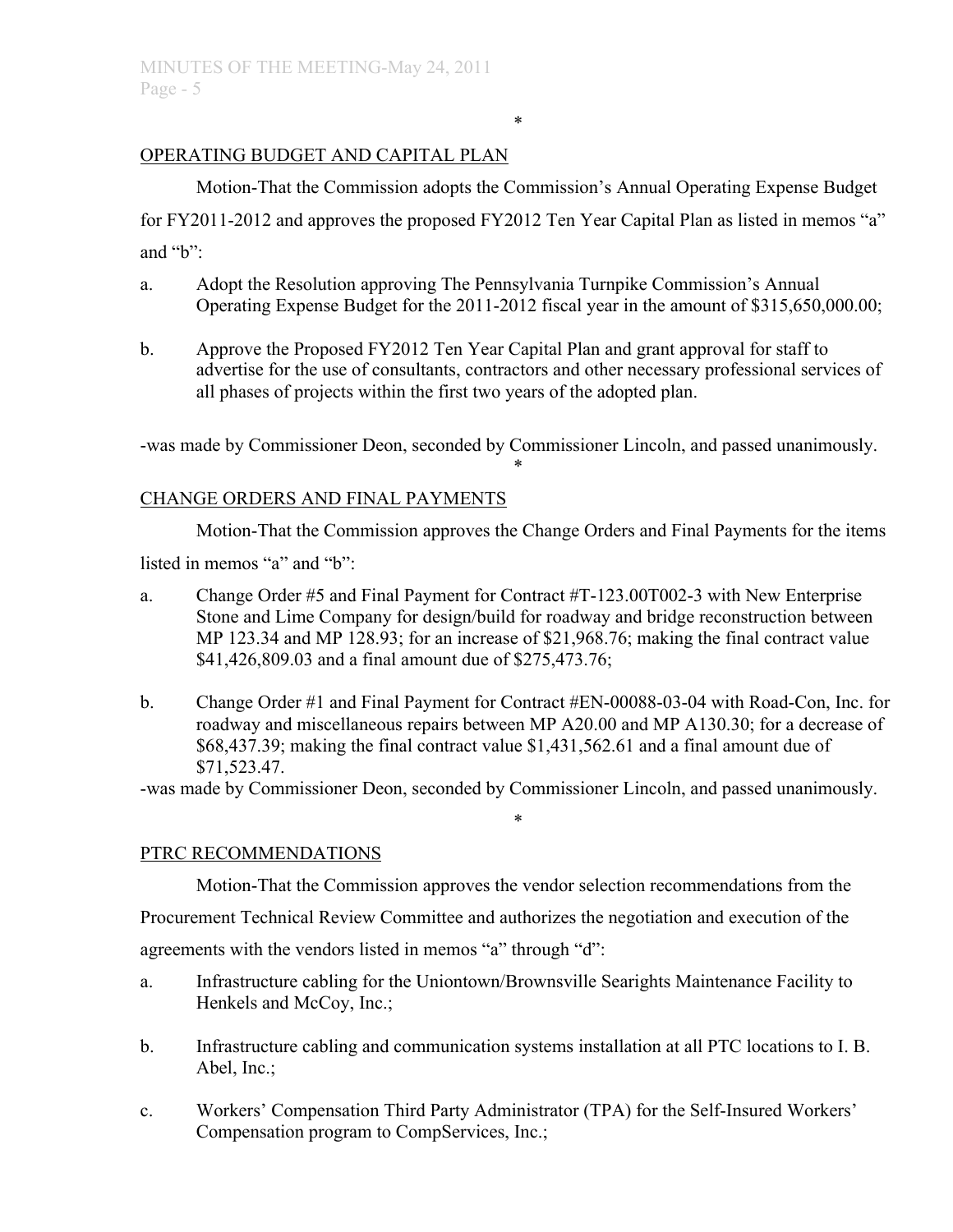d. Actuarial Advisory services related to automobile and general tort self-insurance liability to Pinnacle Actuarial Resources, Inc.

-was made by Commissioner Lincoln, seconded by Commissioner Deon; and approved unanimously.

\* CHAIRMAN LIEBERMAN: I HAVE TWO ITEMS; FIRST, I WOULD LIKE TO WELCOME CAPTAIN KATHY JO WINTERBOTTOM OUR LIAISON FOR THE STATE POLICE. WELCOME CAPTAIN, WE ARE SO GLAD TO HAVE YOU. THE OTHER ITEM IS THAT DURING THIS PAST WEEK, THE BROTHER OF VICE CHAIRMAN PRATT PASSED AWAY, I WOULD LIKE A MOTION TO ADJOURN THIS MEETING IN HIS MEMORY AND A NOTE TO GO OUT TO COMMISSIONER PRATT FROM THE CHAIRMAN THAT WE RECOGNIZE THIS SAD EVENT AND OUR PRAYERS AND THOUGHTS ARE WITH HIM AND HIS FAMILY-WAS MADE BY COMMISSIONER LINCOLN AND SECONDED BY COMMISSIONER DEON; AND PASSED UNANIMOUSLY.

### NEXT MEETING

MS. EDMUNDS: WE HAVE NO POST-FORMAL MEETING TODAY. THE NEXT FORMAL COMMISSION MEETING WILL BE TUESDAY, JUNE 21, 2011 BEGINNING AT 9:00 A.M. COMMISSIONERS, I HAVE NO ADDITIONAL ITEMS FOR CONSIDERATION. I REQUEST A MOTION FOR ADJOURNMENT.

### ADJOURNMENT

Motion-That this meeting of The Pennsylvania Turnpike Commission be adjourned at 11:47

a.m.-was made by Commissioner Lincoln, seconded by Commissioner Deon; and passed

unanimously.

\*

# PREPARED BY:

Ann Louise Edmunds Assistant Secretary Treasurer

05-24-11 **APPROVED BY:** 

J. William Lincoln Secretary Treasurer